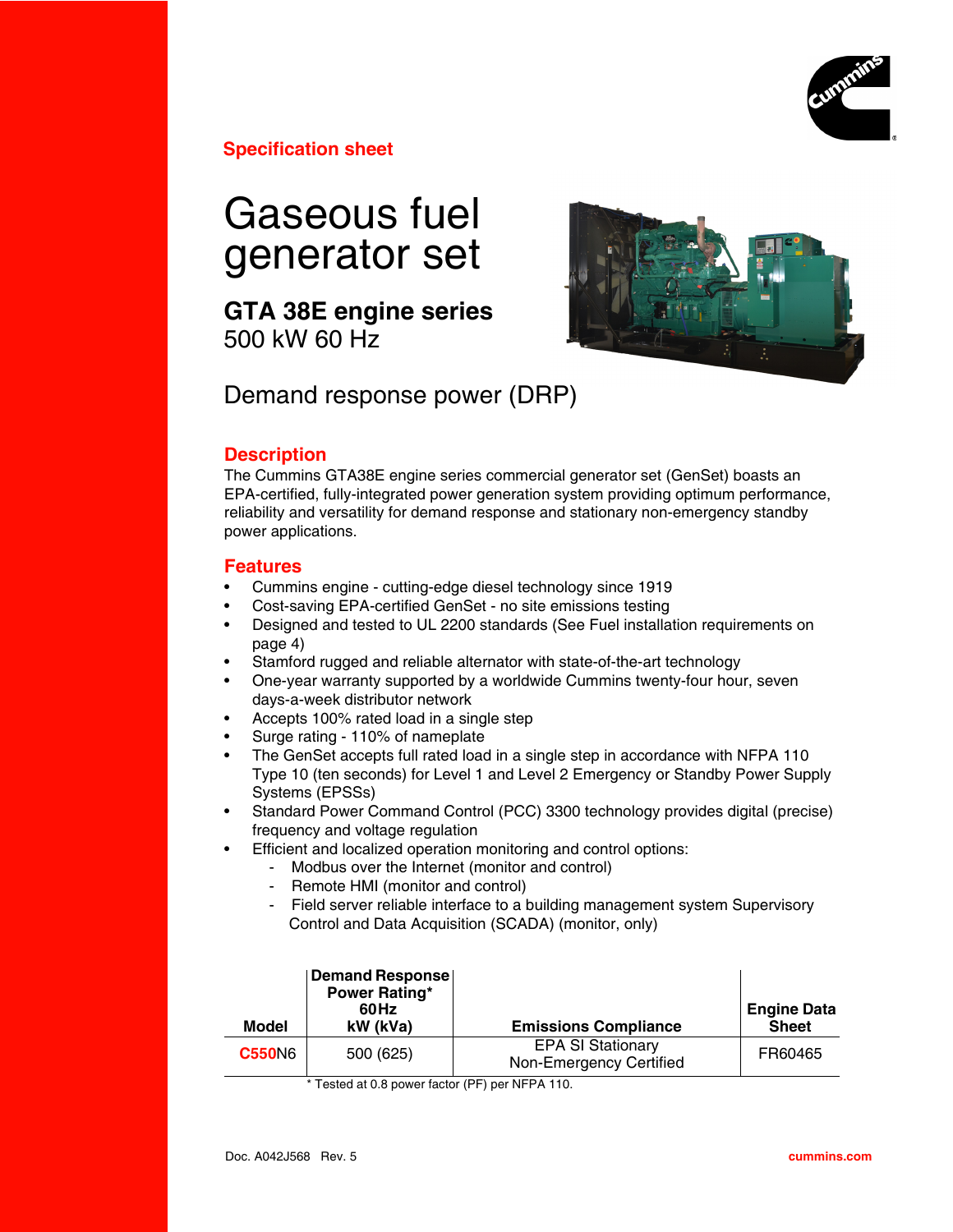# **GenSet specifications**

| Voltage regulation, no load to full load | $±1\%$                      |
|------------------------------------------|-----------------------------|
| Random voltage variation                 | $\pm$ 1% (three-phase only) |
| Frequency regulation                     | <b>Isochronous</b>          |
| Random frequency variation               | ±0.5%                       |

# **Engine specifications**

| <b>Base Engine</b>                  | <b>Cummins Model GTA38E</b>                              |  |  |
|-------------------------------------|----------------------------------------------------------|--|--|
| Displacement                        | 37.7 L (2301 in <sup>3</sup> )                           |  |  |
| <b>Regenerative Power</b>           | 42.3 kW                                                  |  |  |
| <b>Cylinder Block Configuration</b> | Cast iron with replaceable wet cylinder liners           |  |  |
| <b>Cranking Current</b>             | 1800 CCA (cold soak at -18 °C (0 °F) or above)           |  |  |
| <b>Battery Charging Alternator</b>  | 43 amps                                                  |  |  |
| <b>Battery Type</b>                 | 8D (x4)                                                  |  |  |
| <b>Starting Voltage</b>             | 24-volt, negative ground                                 |  |  |
| <b>Standard Cooling System</b>      | See derates on Engine Data Sheet                         |  |  |
| Lube Oil Filter Types               | Four spin-on canisters-combination full flow with bypass |  |  |

# **Alternator specifications**

| Design                     | Brushless, 4-pole, drip-proof revolving field |
|----------------------------|-----------------------------------------------|
| Stator                     | $2/3$ pitch                                   |
| Rotor                      | Direct-coupled by flexible disc               |
| <b>Insulation System</b>   | Class H per NEMA MG1-1.65 or better           |
| Standard Temperature Rise* | 125 $\degree$ C                               |
| Exciter Type               | Permanent Magnet Generator (PMG)              |
| <b>Phase Rotation</b>      | A(U), B(V), C(W)                              |
| <b>Alternator Cooling</b>  | Direct-drive centrifugal blower               |
|                            |                                               |

\* For UL 1004 ratings, refer to temperature rise at 120 °C or below, and ambient temperature up to 40 °C

### **Full-load amperage (FLA) at rated voltage**

|               |                    | Voltage*       |         |         |         |         |         |         |         |         |
|---------------|--------------------|----------------|---------|---------|---------|---------|---------|---------|---------|---------|
| Model         | Rating             | 120/240 (1 Ph) | 120/208 | 127/220 | 139/240 | 220/380 | 240/416 | 254/440 | 277/480 | 347/600 |
| <b>C550N6</b> | Demand<br>Response | N/A            | 1735    | 1640    | 1504    | 950     | 867     | 820     | 752     | 601     |

\*Three-phase FLA based on 0.8 power factor (PF).

# **Rated load fuel consumption in standard cubic feet per hour (CFH)\***

| <b>Model</b>  | Rating             | Fuel type | 100% Load | <b>75% Load</b> | 50% Load | <b>25% Load</b> |
|---------------|--------------------|-----------|-----------|-----------------|----------|-----------------|
| <b>C550N6</b> | Demand<br>Response | ΝG        | 7248      | 5545            | 4134     | 2703            |

\*See Fuel installation requirements on page 4.

NOTE: Fuel inlet pressure, measured at the fuel shut off valve while under full load, must be 356 to 508 mm WC (14 to 20 in. WC). Fuel supply pressure must not exceed 635 mm WC (25 in. WC) under any conditions.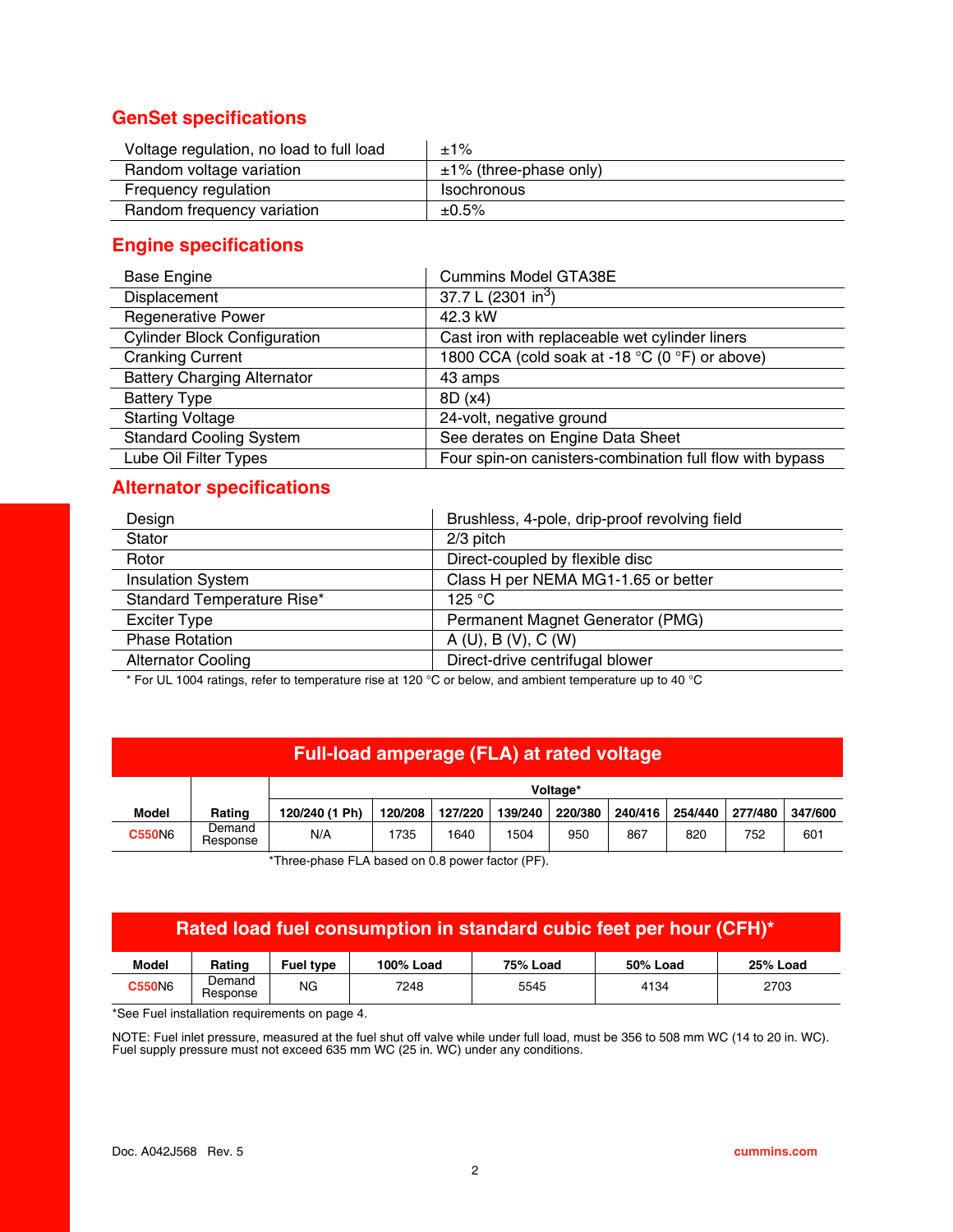# **PowerCommand 3.3 control system**



An integrated microprocessor based generator set control system providing voltage regulation, engine protection, alternator protection, operator interface and isochronous governing. Refer to document S-1570 for more detailed information on the control.

**AmpSentry -** Includes integral AmpSentry protection, which provides a full range of alternator protection functions that are matched to the alternator provided.

**Power management -** Control function provides battery monitoring and testing features and smart starting control system.

**Advanced control methodology -**Three-phase sensing, full wave rectified voltage regulation, with a PWM output for stable operation with all load types.

**Communications interface -** Control comes standard with PCCNet and Modbus interface.

**Regulation compliant -** Prototype tested: UL, CSA and CE compliant.

**Service -** InPower PC-based service tool available for detailed diagnostics, setup, data logging and fault simulation.

**Easily upgradeable -** PowerCommand controls are designed with common control interfaces.

**Reliable design -** The control system is designed for reliable operation in harsh environment.

**Multi-language support** - English, Spanish, French (standard); other languages (optional).

# **Operator panel features**

### **Operator/display panel**

- Displays paralleling breaker status.
- 320 x 240 pixels graphic LED backlight LCD.
- Provides direct control of the paralleling breaker.
- Alphanumeric display with pushbuttons.
- Auto, manual, start, stop, fault reset, and lamp test/panel lamp switches.
- LED lamps indicating GenSet running, remote start, not in auto, common shutdown, common warning, manual run mode, auto mode and stop.

#### **Paralleling control functions**

- First Start Sensor System selects first genset to close to bus.
- Phase Lock Loop Synchronizer with voltage matching.
- Sync check relay.
- Isochronous kW and kVar load sharing.
- Load govern control for utility paralleling.
- Extended Paralleling (baseload/peak shave) Mode.
- Digital power transfer control, for use with a breaker pair to provide open transition, closed transition, ramping closed transition, peaking and base load functions.

#### **Other control features**

- 150 watt anti-condensation heater.
- DC distribution panel.
- AC auxiliary distribution panel.

### **Alternator data**

- Line-to-neutral and line-to-line AC volts.
- Three-phase AC current.
- Frequency.
- kW, kVar, and power factor kVa (three-phase and total).
- Winding temperature (optional).
- Bearing temperature (optional).

#### **Engine data**

- DC voltage and engine speed.
- Lube oil pressure and temperature.
- Coolant temperature.
- Comprehensive FAE data.

#### **Other display data**

- GenSet model data.
- Start attempts, starts, running hours, kW hours.
- Load profile (operating hours at % load in 5% increments).
- Fault history  $-$  up to 32 events.
- Data logging and fault simulation (requires InPower™).
- Air cleaner restriction indication.
- Exhaust temperature in each cylinder.

### **Standard control functions**

### **Digital governing**

- Temperature dynamic governing.
- Integrated digital electronic isochronous governing.

#### **Digital voltage regulation**

- Configurable torque matching.
- 3-phase, 4 wire line-to-line sensing.
- Integrated digital electronic voltage regulator.

### **AmpSentry AC protection**

- AmpSentry protective relay.
- Over current and short circuit shutdown.
- Over current warning.
- Single and three-phase fault regulation.
- Low oil pressure warning and shutdown.
- High coolant temperature warning and shutdown.
- Low coolant level warning and shutdown.
- Low coolant temperature warning.
- Over and under voltage shutdown.
- Over and under frequency shutdown.
- Overload warning with alarm contact.
- Reverse power and reverse var shutdown.
- Field overload shutdown.
- Fuel-in-rupture-basin warning or shutdown.
- Full authority electronic engine protection.
- AMM arc flash provision

#### **Engine protection**

- Cranking lockout; overspeed shutdown; and battleshort.
- Sensor failure indication.
- Low fuel level warning or shutdown.
- Fail to start (overcrank) and fail to crank shutdown.
- Full authority electronic engine protection.
- Battery voltage monitoring, protection, and testing.

#### **Control functions**

- Data logging and cycle cranking.
- Load shed.
- Remote emergency stop.
- Time delay start and cooldown.
- Configurable inputs and outputs (20).
- Real time clock for fault and event time stamping.
- Exerciser clock and time of day start/stop.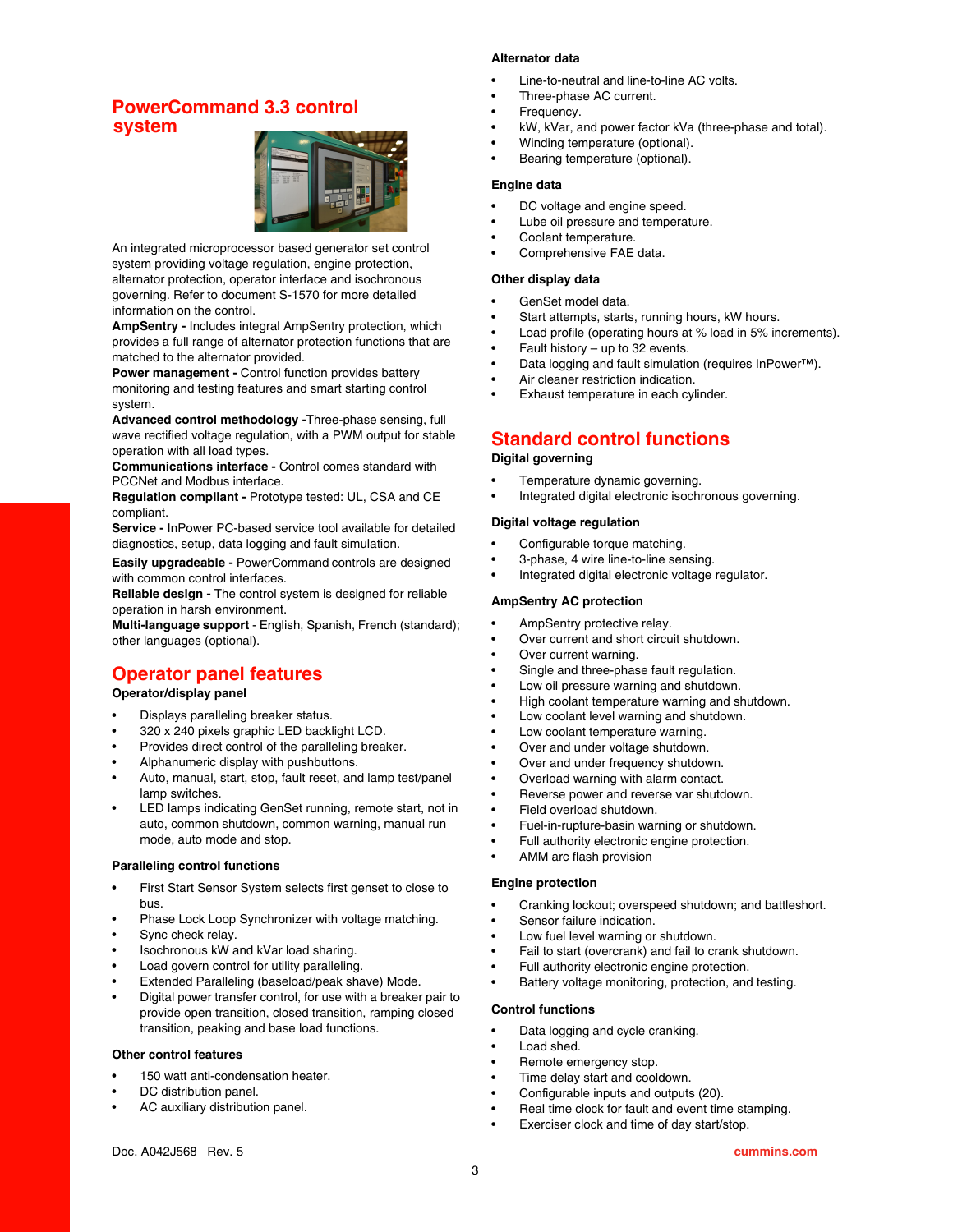# **GenSet options and accessories**

#### **Engine**

- 240/480 V, 4000 W coolant heaters (2)
- 240 V, 300 W lube oil heater

#### **Alternator**

- 80 °C rise
- 105 $\degree$ C rise

**Fuel System** (See Fuel Installation Requirements on this page.)

- Flexible fuel connector and fuel strainer
- UL-listed gas train
- Engineered for CSA site compliance

**Exhaust System -** GenSet mounted muffler (enclosure models, only)

#### **Generator Set**

- Batteries and battery charger
- Main line circuit breaker
- PowerCommand Network Aux 101, 102 module
- Modbus to BACnet Module
- Weather protective enclosure (F001) with silencer
- Level I and Level II enclosure w/silencer
- Audible alarm
- Remote drains and remote annunciator panel
- Spring isolators





This outline drawing is for reference only. *Do not use for installation design.*

|               | Dim "A"    | Dim "B"   | Dim "C"    |  |
|---------------|------------|-----------|------------|--|
|               | mm (in.)   | mm (in.)  | mm (in.)   |  |
| <b>C550N6</b> | 4756 (187) | 2330 (92) | 2721 (107) |  |

NOTE: Consult drawings for applicable weights. Contact the factory for additional information. See enclosure Specification Sheet for enclosure dimensions.

# **Codes and Standards**



Underwriters Laboratory (UL) is a world leader in product safety testing and certification. This GenSet is certified to UL2200 as open set, weather enclosure, and sound-attenuated enclosure configurations. The generator is certified to UL1004. The PowerCommand® Control System is certified to UL508. (See Fuel Installation Requirements on this page.)



CSA Group tests products under a formal process to ensure that they meet the safety and/or performance requirements of applicable standards. This GenSet is certified to: CSA 22.2 No. 100 Motors and Generators; CSA 22.2 No. 0.4-044 Bonding of Electrical Equipment; CSA 22.2 No. 14 Industrial Control Equipment; and CSA 22.2 No. 0 General Requirements - Canadian Electrical Code, Part II. (See Fuel Installation Requirements on this page.)



Engine is certified to Stationary Non-Emergency U.S. EPA New Source Performance Standards (NSPS), 40 CFR 60 subpart JJJJ. U.S. applications must be applied per EPA regulations.



This product has been manufactured under the controls established by a Bureau Veritas Certification approved management system that conforms to ISO 9001:2015.

### **Fuel installation requirements**

Gas supply pressure is specified at the inlet to the fuel shut-off solenoid (FSO). If this engine is equipped with two FSOs in series, this value should be measured at the inlet to the downstream FSO. Each FSO can reduce the supply pressure up to 5" W.C. at full load. Additional options added to the fuel train such as those for CSA or UL compliance, strainers and/or flex connections can add restriction that must be considered in the site installation.